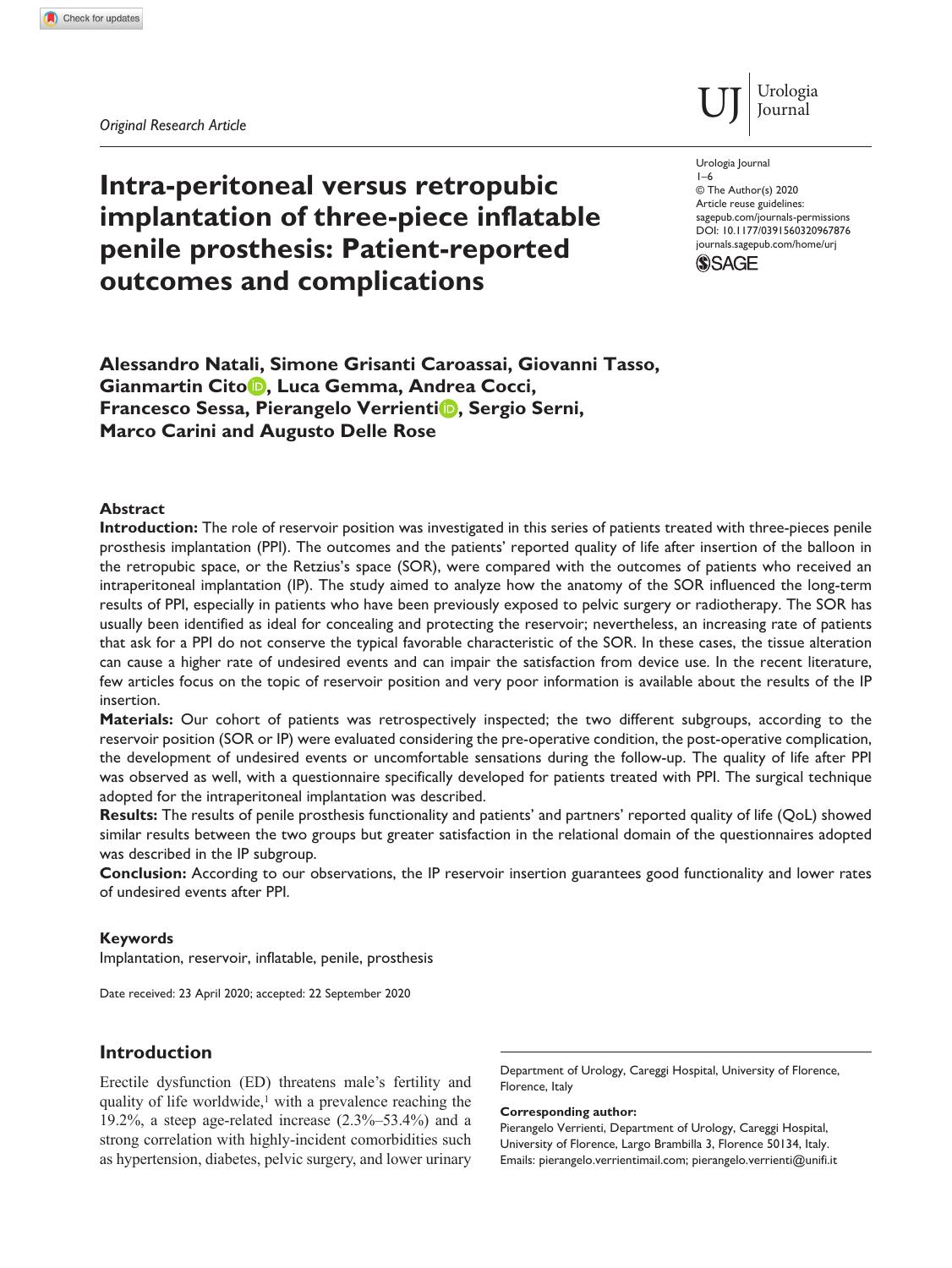tract symptoms (LUTS).<sup>2</sup> In the upcoming future an higher incidence of ED is expected, 325millions of men, of which around 50% in the fifth to seventh decades will require a treatment.3 The oral therapy with phosphodiesterase type 5 inhibitors (PDE5i) and the intracavernous therapy with PGE1 are the first and second level of treatment but not every patient will benefit, for patients unresponsive/intolerant to the oral and injective therapy the penile prosthesis implantation (PPI) can offer the definitive solution.4

The inflatable offer a more natural erection than semirigid prosthesis, the reservoir-balloon stores the liquid that fills the device and permits an on-demand activation.<sup>5</sup> Three different approaches are recognized and adoptable, according to patients features and surgeon experience: penoscrotal, infra-pubic and sub-coronal. Conversely, the choice between alternatives sites for the insertion of the reservoir has been investigated in the past but did not obtain relevant esteem, even if the patient's satisfaction and the functional outcomes can suffer a permanent impairment when an unfit space is selected to harbor the balloon.6

The retro-pubic space of Retzius (SOR), although traditionally used as the first-choice site for implantation, is not always conserving those properties functional to a valid balloon concealment and protection. The sub-muscular positions posterior to trasversalis fascia (PTF) or anterior to trasversalis fascia (ATF), are the most adopted alternatives for reservoir placement.

Namely, after radiotherapy or pelvic surgery the rate of reservoir-related undesired event can be increased.7

The grade of balloon palpability and the capacity to store the liquid for device deactivation, differs significantly according to the site of implantation. In a shrunken SOR, the balloon can lay superficial under the skin, or might get compressed in a fibrotic capsule, increasing the rate of bothering sensation. The alternative sites for retropubic reservoir implantation (RI) consider the creation of a pocket above the transversalis fascia, below the rectus abdominis muscle, not always approachable in presence of scarred tissue.

The intraperitoneal (IP) reservoir implantation, described more than 30 years ago by Schreiter in Germany, $\delta$  showed good functional and satisfaction results, with an easy and reproducible implantation technique, but has not achieved a consistent celebrity. In this study thus, we aimed to describe the outcomes of IP vs. RI of three-piece inflatable penile prosthesis (PP) in a group of patients suffering from organic ED unresponsive to pharmacological treatments.

# **Material and methods**

## *Study design*

The study was conceived as monocentric retrospective evaluation of 52 patients undergoing inflatable PP placement between June 2014 and October 2017 for severe organic chronic ED, non-responder/intolerant to pharmacologic treatments (PDE5i/intracavernous PGE1) in a third level hospital. All the patients were searched in the institutional database for operative and pre/post-operative features. Data acquisition was based on the information collected during the outpatient visits. The follow-up was carried out at months 1, 3, 6, 12, and at least yearly. The overall patients were divided into two subgroups according to where the reservoir was inserted, group A included patients receiving a retropubic – SOR reservoir; group B comprised patients with an IP reservoir.

### *Participants and outcome measurements*

Data on patients' age and medical history, including the cause of ED were collected pre- and post-operatively. ED was evaluated using the International Index of Erectile Function (IIEF-15)<sup>9</sup> and the Hospital Anxiety and Depression Scale  $(HADS)^{10}$  questionnaires. The IIEF-15 scale classified the severity of ED as severe (IIEF-15 score  $\leq$ 10), moderate (IIEF-15 score=11–16), or mild (IIEF-15 score=17–25). The HADS was used to determine levels of anxiety and depression that a patient was experiencing on a scale of 0 to 21 as normal  $(0-7)$ , borderline abnormal  $(8-10)$ , or abnormal  $(11-21)$ . Patients with moderate or severe cardiovascular diseases, previous penile prosthetic surgery, and an Eastern Cooperative Oncology Group (ECOG) Performance Status higher than 1 were excluded. The AMS-LGX InhibiZone (Boston Scientific Corporation, Massachusetts, United States) PP was the device implanted in every patient, by an experienced team in andrological surgery. Intraoperative features such as operative time, PP length, and reservoir volume were collected. Postoperative complications were evaluated in accordance with Clavien-Dindo classification.<sup>11</sup> The level of patients' satisfaction was assessed using a subjective scale of satisfaction (from 0 to 5) and by the Patient Global Impression of Improvement (PGI-I).12 PGI-I estimated the score that best described the postoperative condition, from 1 (very much better) to 7 (very much worse). During the preoperative counseling, the site for RI was discussed with the patient; for all the patients with an altered SOR, due to previous surgery or radiotherapy, the alternative (IP) allocation was recommended. During the follow-up period, the Quality of Life and Sexuality with Penile Prosthesis questionnaire (QoLSPP), developed by Caraceni et al., was adopted to evaluate patients' quality of life after PPI.<sup>13</sup> This questionnaire is composed by four domains (functional, personal, relational, and social) and considers: prosthesis functionality, relationship with partner, grade of satisfaction, relation with others, and self-image. Each domain's score is calculated on 3 to 5 questions, with responses structured according to a six-point (0–5) Likert scale.

The primary endpoint was the patients' satisfaction and functional outcomes according to different sites of RI,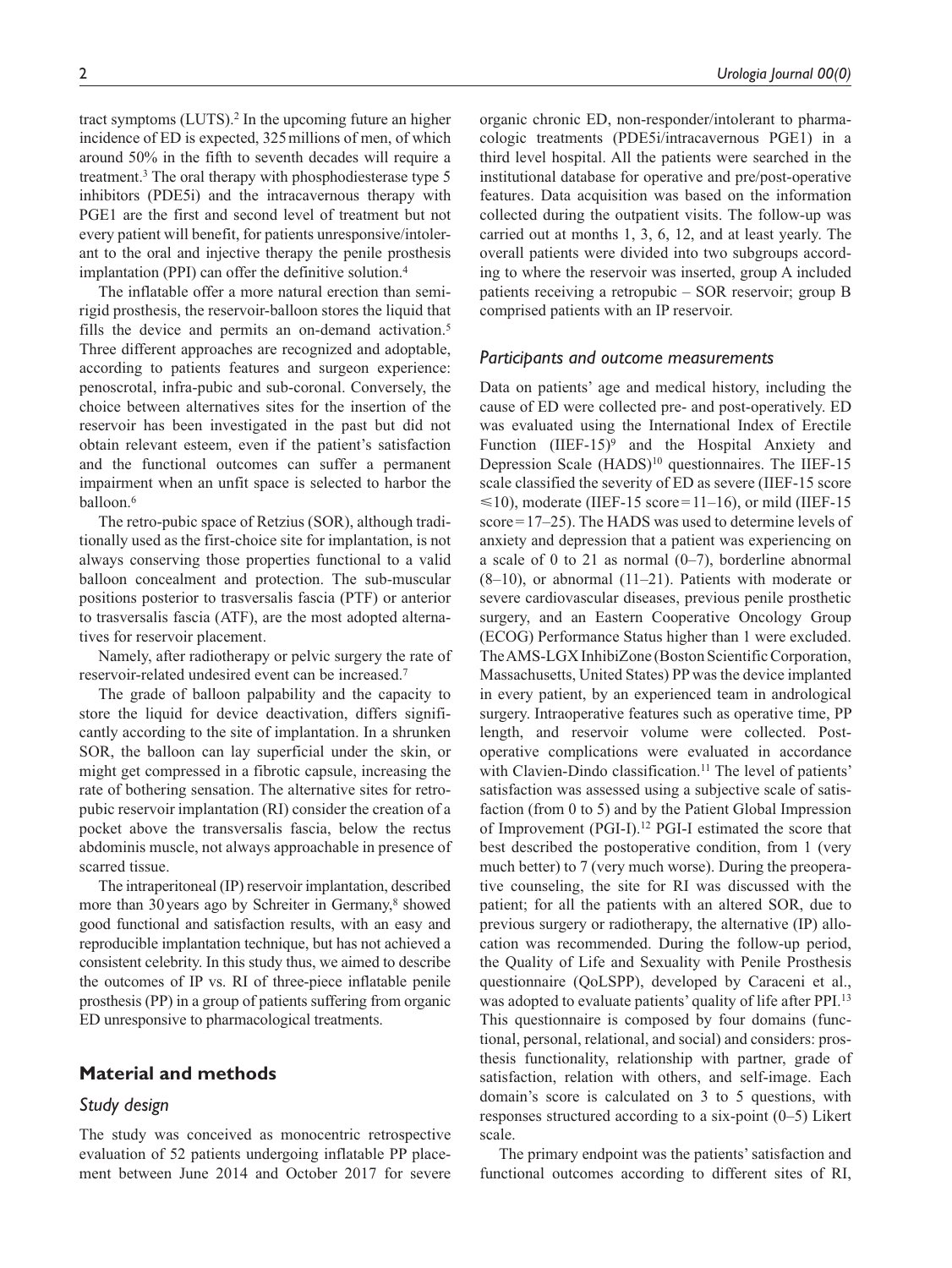| <b>SOR</b>        | IP                  | "b" value   |  |
|-------------------|---------------------|-------------|--|
| 13(25%)           | 39 (75%)            |             |  |
| $66.5(66.3-69.8)$ | $66.0(62.0 - 70.5)$ | $NS - 0.88$ |  |
| $9 [8 - 13]$      | $9$ [8-10.5]        | $NS - 0.76$ |  |
| $2.5$ [1-3]       | $2$ [1-3]           | $NS - 0.96$ |  |
| $0$ [0-1]         | $0 10 - 01$         | $NS - 0.43$ |  |
| $60.0$ [26.16]    | $60.0$ [20.1]       | $NS - 0.85$ |  |
| 2(3.8%)           | 15(28.8%)           | $NS - 0.74$ |  |
| 9(17.3%)          | 24 (46.1%)          | $NS - 0.74$ |  |
|                   |                     |             |  |

**Table 1.** Preoperative characteristics.

IQR: inter-quartile range.

comparing the intra-peritoneal versus the retropubic. Secondary endpoints were the post-operative complications at short- and long-term follow-up period.

# *Surgical technique for reservoir implantation*

Before incision, the skin was sterilized with Chlorhexidine and iodine solution for 5min, the patient was supine in a 10° Trendelenburg position, the bladder was emptied. The institutional protocol was adopted for the preoperatory prophylaxis, with one-shot double antibiotic intravenously. The surgical technique for IP balloon insertion reproduced the steps of a laparoscopic first-trocar insertion. A 3 cm incision was done between umbilicus and iliac-spine, the retro-fascial space was achieved after incision of the aponeurosis of External Oblique and Transversalis fascia. The peritoneum layer was grasped with a clamp and opened under vision. If the digital exploration confirmed the absence of bowel adhesions to abdominal wall, the reservoir was inserted into the abdomen. After suturing the peritoneum and the fascia, the balloon was inflated and the linking tubes were left in the subcutaneous fat for the final connection. If the balloon was inserted in the SOR, the 3 cm incision was made 1cm above the pubic bone and medially to the inguinal canal. The reservoir was inserted in a pocket created inside the fat tissue. According to the volume of cylinders, the balloon was inflated with a mean of 60ml of saline solution both in case of IP and SOR insertion. The PP is left inflated during the first 24h after surgery to favor hemostasis.

#### *Ethical approval and statistical evaluation*

All the patients signed an informed consent for the collection of their clinical information in our database. The present study was in line with declaration of Helsinki. The data collected were tabulated and analyzed in SPSS (IBM Corp. Armonk, NY). All the variables considered in the study were included in a Shapiro-Wilk test or a Chisquared test to verify their distribution. Descriptive statistic and the tests for analysis were chosen according to the



**Figure 1.** Pre and post-operative IIEF-15 and HADS scores comparing space of Retzius (SOR) versus intraperitoneal (IP) approach.

type and distribution of variables: *t*-Student, Mann-Whitney or Chi square test were adopted. The threshold for significance was set at  $p < 0.05$ .

# **Results**

A total of 52 devices were implanted: 39 patients (75%) had an IP reservoir, while 13 (25%) received a reservoir in SOR. The mean patients' age was  $64 \pm 6.3$  years. As shown in Table 1, no statistical differences were found, concerning the age between the two groups. 35 patients (67.3%) had iatrogenic ED, due to radical prostatectomy, while 17 patients (32.7%) had organic ED due to neuro-vascular disorders.

The preoperative IIEF-15, HADS, and ECOG score were not differing among groups, Figure 1 summarizes the pre and post-operative scores in the two subgroups.

The mean follow-up period was 60months for both groups. Globally, PPI was successful with an improvement in subjective patient's satisfaction in the two groups, although without significant differences. Subjective score was 4 and 3, respectively for IP and SOR group (p 0.14); median PGI-I score was 3 for SOR group and 4.5 for IP group (p 0.08), Figure 2 displays these results.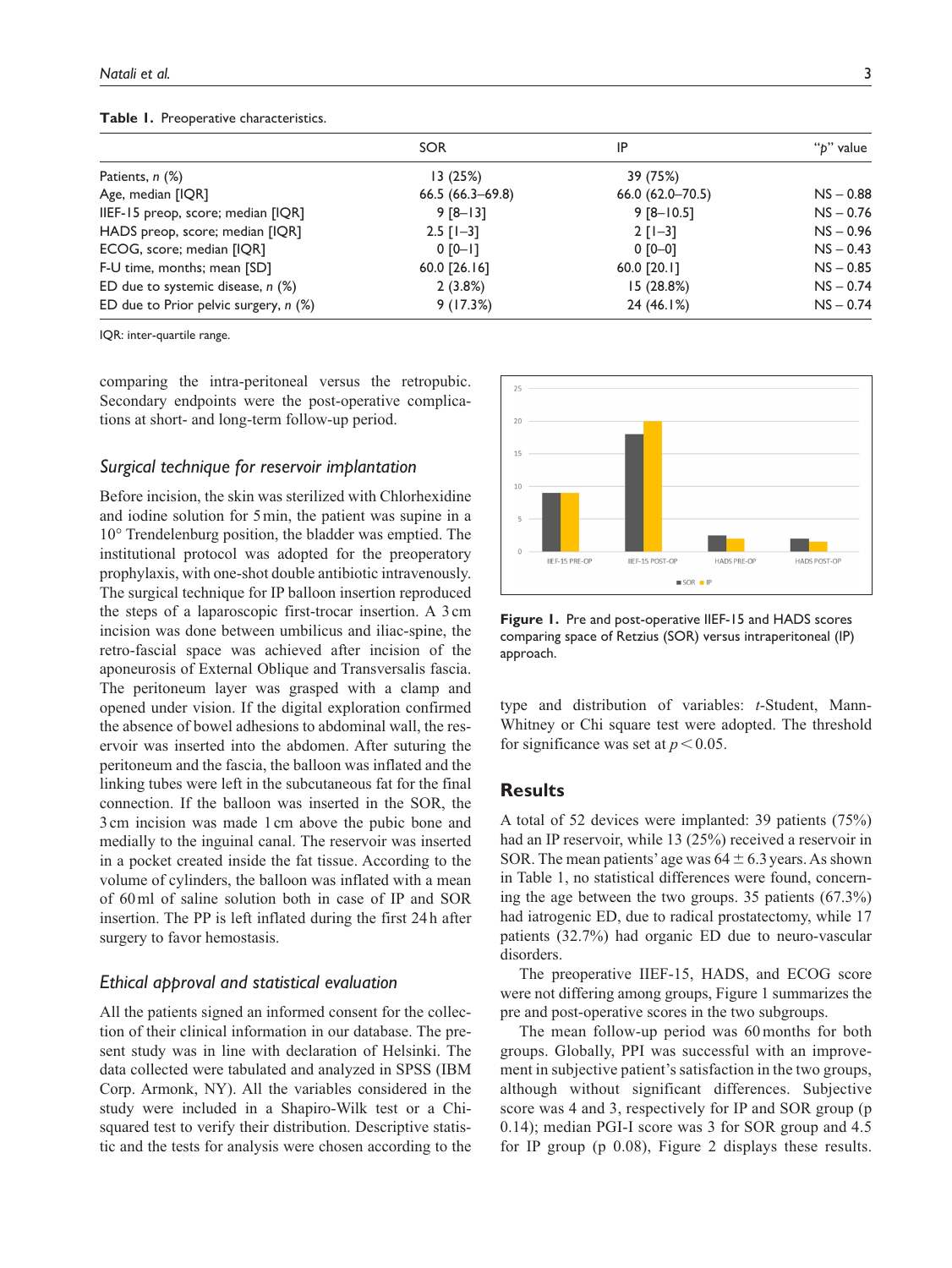Regarding the QoLSPP score, statistically significant improvements for all domains were recorded in the two groups in favor of IP patients ( $p < 0.03$ ). The histograms in Figure 3 describe the scores in different domains for the two groups. Analyzing the score's subgroups, only



**Figure 2.** PGI-I and patient's satisfaction scores comparing space of Retzius (SOR) versus intraperitoneal (IP) approach.



**Figure 3.** Quality of Life (QoL) questionnaires domains, comparing space of Retzius (SOR) versus intraperitoneal (IP) approach.

the relation domain showed a statistical significance  $(p<0.003)$ . Partner's satisfaction was the same between IP and SOR patients  $(p=0.5)$ .

The mean overall operative time was  $132 \pm 47.4$  min and  $141 \pm 33.8$  min in SOR and IP group, respectively ( $p=0.21$ ). The mean time used for RI was  $15 \pm 13$  min and  $30 \pm 12$  min for SOR implantation and IP group, respectively  $(p=0.23)$ . Considering the two techniques, according to Clavien Dindo classification, no early  $(< 90d)$ post-operative complications, such as PPI infection, wound infection, bowel, bladder or vascular injury, were recorded. During the follow-up period, two patients (15.4%) of SOR group and three patients (7.7%) of IP group removed penile implant for mechanical failure (Clavien Dindo IIIb). No reservoir-related complications occurred during the follow-up in the two groups. Nine patients, of which three (23%) of SOR group and six (15.4%) of IP group described a reservoir perception in the first post-operative month but, at the sixth month control, reported to be satisfied and did not asked for corrections. Two patients (15.3%) of SOR group and one patient (2.6%) of IP group referred an uncomfortable palpability of the reservoir also many months after implant but a reservoir's replacement was not required. Table 2 shows the Quality of Life (QoL) questionnaires scores and Table 3 lists all the operative and peri-operative characteristics.

# **Discussion**

Tailoring surgical therapy to meet the patient's features and will, means mastering different operative solutions to avoid complications and promote excellent results, even more on comorbid patients. The exploration of different alternative sites for RI during past and recent years led to a growing interest for the ectopic placement of PP reservoir, following the raising rate of men suffering from iatrogenic ED, with

|                                                    | <b>SOR</b>        | IP            | "b" value   |
|----------------------------------------------------|-------------------|---------------|-------------|
| Subjective satisfaction score, median [IQR]        | $3$ $[2.0 - 3.3]$ | $4$ [2.8-5]   | $NS - 0.14$ |
| PGI-I, score; median [IQR]                         | 3 [2; 4]          | $4.5$ [3; 6]  | $NS - 0.08$ |
| Partner satisfaction score, median [IQR]           | 3 [2; 4]          | 3 [2; 4]      | $NS - 0.50$ |
| All-domains score, mean (% of maximal score)       | 3.1(61.0%)        | $3.4(69.0\%)$ | SS < 0.001  |
| Functional domain; mean (% of maximal score)       | 3.2(63.6%)        | 3.5(70.5%)    | $NS - 0.06$ |
| Personal domain; mean (% of maximal score)         | 3.1(62.7%)        | 3.1(62.8%)    | $NS - 0.94$ |
| Relational domain; mean (% of maximal score)       | $2.6(51.0\%)$     | 3.6(71.8%)    | SS < 0.001  |
| Social domain; mean (% of maximal score)           | 3.4(67.0%)        | 3.5(69.7%)    | $NS - 0.34$ |
| All-domains, score $>70\%$ of maximal, n (%)       | 5(38%)            | 20(51%)       | $NS - 0.63$ |
| Functional domain, score $>70\%$ of maximal, n (%) | 5(38%)            | 23 (59%)      | $NS - 0.34$ |
| Personal domain, score $>70\%$ of maximal, n (%)   | 4(31%)            | 9(23%)        | $NS - 0.85$ |
| Relational domain, score $>70\%$ of maximal, n (%) | 2(15%)            | 27 (69%)      | SS < 0.003  |
| Social domain, score $>70\%$ of maximal, n (%)     | 7 (54%)           | 22 (56%)      | $NS - 0.87$ |

IQR: inter-quartile range.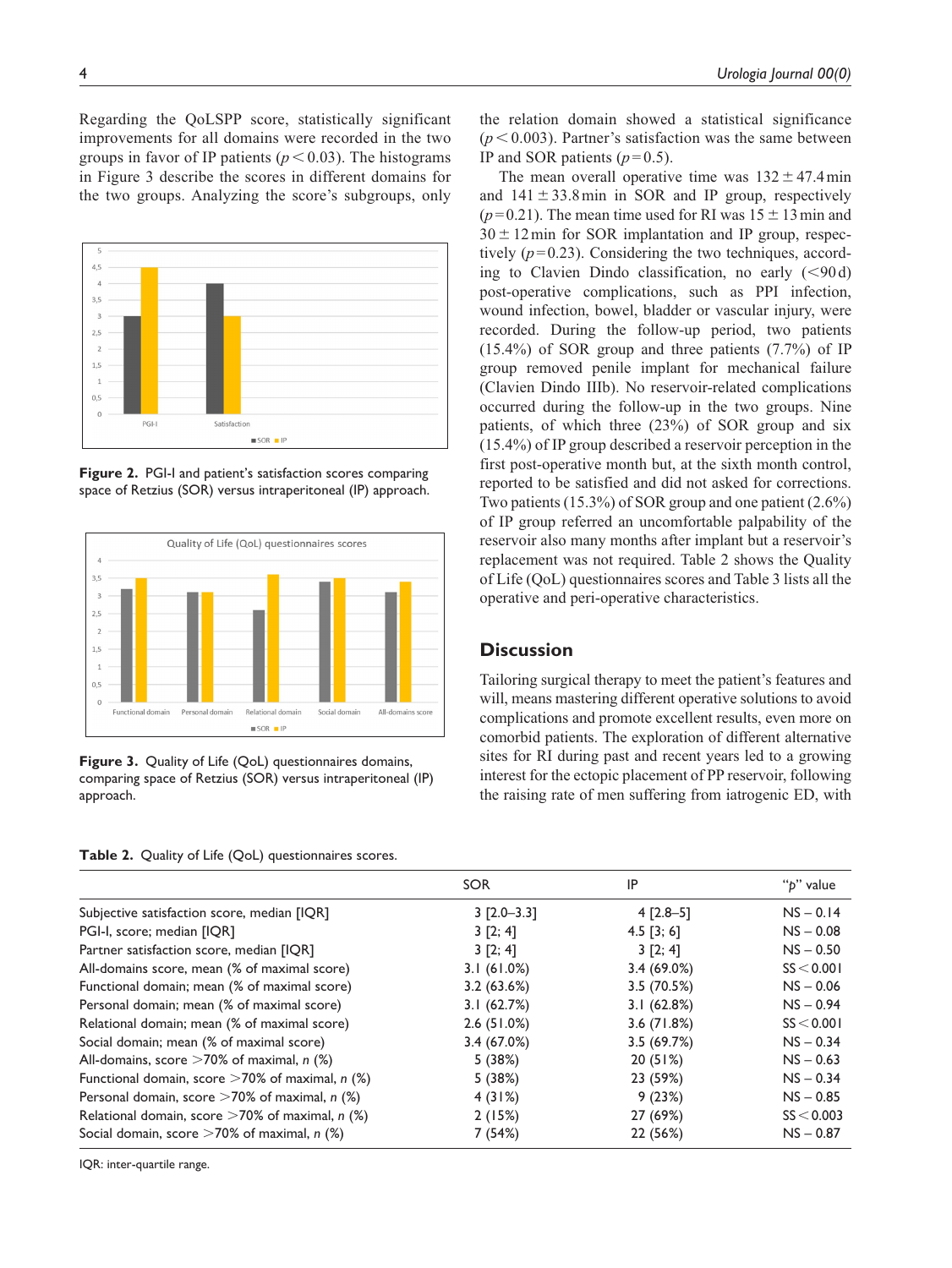|                                           | <b>SOR</b>       | ΙP                 | "b" value   |
|-------------------------------------------|------------------|--------------------|-------------|
| Operative Time, min; mean [SD]            | $132$ [47.4]     | $141$ [33.8]       | $NS - 0.21$ |
| PP length, cm; median [IQR]               | 18.8 [16.6-19.8] | $16.0$ [15.0-16.8] | $NS - 0.36$ |
| Volume of the reservoir, ml; median [IQR] | 50 [50 - 50]     | 55 [55-60]         | $NS - 0.09$ |
| Reservoir tangibility, n (%)              | 2(15.3%)         | (2.6%)             | $NS - 0.12$ |
| Painful use, n (%)                        | 3(23%)           | 2(5%)              | $NS - 0.17$ |
| Absence of glans tumescence, $n$ (%)      | 2(15%)           | 11(28%)            | $NS - 0.31$ |
| Penile length reduction, n (%)            | 2(15%)           | 7 (18%)            | $NS - 0.83$ |
| Need for surgical revision, $n$ (%)       | 2(15.4%)         | 3(7.7%)            | $NS - 0.24$ |
| Uneventful follow-up, $n$ $(\%)$          | 8(61.5%)         | 28 (71.8%)         | $NS - 0.73$ |

|  |  |  | Table 3. Operative and postoperative characteristics. |
|--|--|--|-------------------------------------------------------|
|--|--|--|-------------------------------------------------------|

an altered SOR.8 The sub-muscular positions, PTF or ATF, are the most adopted alternatives for reservoir placement.

Though ATF and PTF represents valid options in patients with history of pelvic surgery, herniations and a bothering palpability are not deniable complications.14,15 According to Stember et al., 3.4% of patients with ATF reservoir feel reservoir in the first post-operative time and 0.45% required additional surgery for correction.15 A modified ectopic placement into the "high sub-muscular space" (HSM), described by Morey et al., seems to reduce the risk of reservoir palpability and visibility.16 However, a recent study compares the results of ectopic balloon insertion and SOR implants and reveals that immediately after surgery up to the  $64.3\%$  of patients feel their reservoir, around 20% of them don't report improvements after perireservoir capsule formation<sup>17</sup>; in the very thin candidates this latter rate would be even higher. Although in our series the first post-operative palpability of the reservoir is higher than in other studies, no patients needed surgical corrections. Moreover, subjective satisfaction was better in IP group rather than in SOR group. It has been reported that 1.34% of patients with ATF reservoir developed herniation into the inguinal canal, in our experience no patients of IP group had abdominal or inguinal reservoir's herniation.14 As ectopic site, the reservoir may be intentionally placed within the peritoneal cavity; in addition to the precluding the auto-inflation of the prosthesis, the peritoneal cavity is known for not favoring the development of fibrosis. In fact, foreign bodies placed within the peritoneum have been reported to not stimulate capsule formation, and the large intraperitoneal space prevents the transmission of intra-abdominal pressure to the reservoir.18 The lock-out valves introduction for PP considerably reduced the risk of auto inflation, a relevant drawback of ATF and PTF implantations, but this occurs still.<sup>17,19</sup> Different cases of reservoir migration from IP site have been described to require surgical correction. Moreover, cases of hernias caused by the balloon, tubing entanglement with bowels, peritonitis or intestinal erosions are the most feared complications. In our series we didn't recorded such a type of complications; neither has been reported a persisting ileum or changes in bowel habit.

Whether different studies emphasize the possible intraabdominal reservoir migration, it must be considered that an asymptomatic migration can remain unrecognized without any type of sequelae and the rate of peritoneal migration can be much higher than those reported in literature as case-report.<sup>14,20</sup>

In our center the andrological surgery represent a tradition, with a considerable experience in PPI, the development of this technique was supported with solid evidence for both, a conserved functionality and an elevated reproducibility. The results of our IP implantations confirm a relevant benefit in terms of reservoir palpability, device functionality and patient's satisfaction. Surgeons should hence consider this alternative site to improve outcomes, especially in case of altered SOR. Nevertheless, to avoid abdominal ailment, reservoir migration or bowel entanglement the reservoir should be firmly fixed to the abdominal fascia.

Some consistent limitations have to be acknowledged for our study. Due to the retrospective nature of the study, a randomization to allocate patients in the two groups was not possible, but the preoperatory counselling was in favor of IP insertion in patients with an history of abdominal surgery. We aimed to collect information associated to functional outcomes and quality of life which possibly reveal some real-life surgery outcomes. However, further prospective larger studies are needed to better understand the more appropriate technique, able to optimize patients' and their partner satisfaction and QoL.

# **Conclusion**

The IP reservoir implantation represent a feasible, safe and effective alternative to SOR reservoir placement, especially in patients with previous pelvic surgery. The IP approach showed to positively impact on patient's satisfaction and relational domains of questionnaires used in the study.